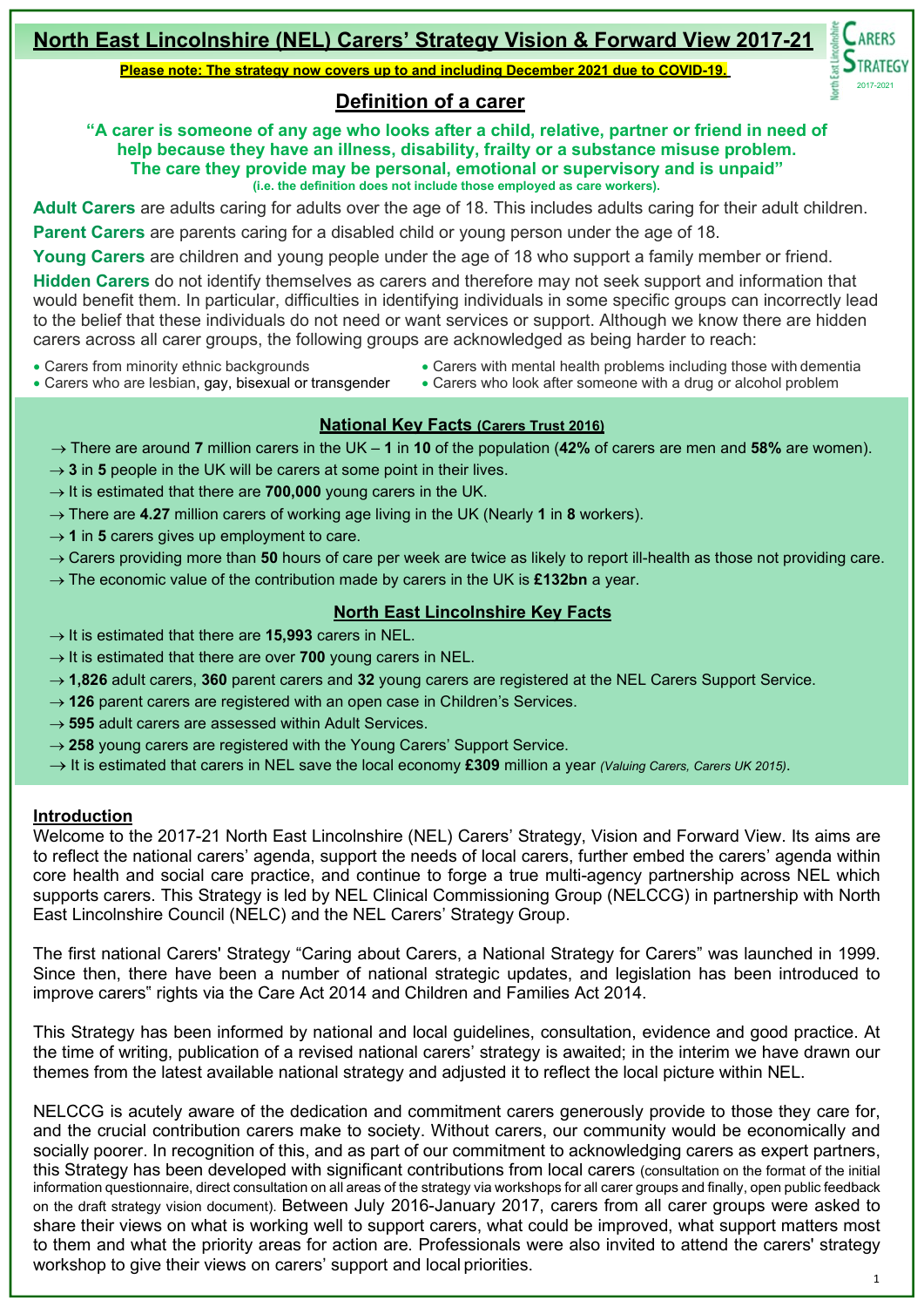Once this Strategy was drafted, it was circulated for comment via carers' websites, and submitted to the NEL Carers' Forum and NEL Carers' Strategy Group for approval prior to formal sign off via NELCCG and NELC.

The Strategy consultation process highlighted further work required to improve the identification, recognition and services to support carers locally. All detailed gaps from this process have been fed into the priority setting section of the Strategy. This is underpinned by an action plan, which will be developed and monitored through the multiagency NEL Carers' Strategy Group and Carers' Forum over the next 4 years.

# **Scope**

This Strategy covers all carers of any age in NEL and draws together partnership working under the multiagency carers" agenda, including all aspects of carers' support from identification and recognition to support and services.

## **Our core achievements (2013-2016)**

- Further developed the multi-agency carers' strategy group and NEL carers' forums ensuring improved communication between all partners and greater identification, recognition and support for carers acrossNEL.
- $\checkmark$  Re-commissioned the Carers' Support Service to provide a fit for purpose hub of advice, information and support.
- $\checkmark$  Established and enhanced a greater range of local carer support and services.
- $\checkmark$  Further embedded carers' involvement in service redesign, implementation and staff recruitment.
- $\checkmark$  Ensured robust and continuous carer consultation to ensure services are designed around carers needs.
- $\checkmark$  Integrated carers into key agendas (end of life and dementia), to improve carer recognition andinvolvement.
- Increased the overall number of carers identified, registered, informed and supported year on year (via NEL Carers" Support Service, GP carer' registers and social care registers).
- $\checkmark$  Trained health and social care staff and wider community members on the Care Act and Children and Families Act with respect to carers, and further raised the profile of carers in NEL across these staff/community groups.
- $\checkmark$  Developed an extensive range of up to date carers' related literature which is widely distributed across NEL.
- $\checkmark$  Supported development of the Single Point of Access and Services4Me to ensure carers are well informed.
- $\checkmark$  Developed a wider offer for carers regarding wellbeing, learning and support.
- $\checkmark$  Ensured local support for key carers' events, such as Carers" Rights Day and Carers' Week.

# **The following vision has been developed for carers in North East Lincolnshire:**

Our vision for North East Lincolnshire is to ensure that all carers (adult, parent and young carers) are valued, recognised and supported to care and have a life outside of their caring role (based on identified needs and interests). Through partnership working, we will:

**Raise the profile of carers and the caring role within North East Lincolnshire (NEL) as a community** 

# **Provide access to quality information and support**

**Work to reduce the impact of caring on carers' wellbeing** 

**Work with carers and local partners to develop strong networks**

**Challenge inequality, and ensure that carers of all ages and backgrounds have the opportunity to make their voice heard**

**Ensure that the development of preventative and early interventions for carers is supported** 

# **Influence society to improve the lives of carers**

**In order to achieve the vision our Forward View will be separated into key local carer themes as follows:**

- **1. Carers are identified at the right time**
- **2. Carers are provided with appropriate advice and information throughout their caring journey**
- **3. Carers needs are identified and responded to appropriately**
- **4. Carers are supported in their caring role and have a life outside of caring and beyond it**
- **5. Carers are recognised as expert care partners and are involved in care and support planning for the caredfor**
- **6. Carers are involved in service design, delivery and monitoring**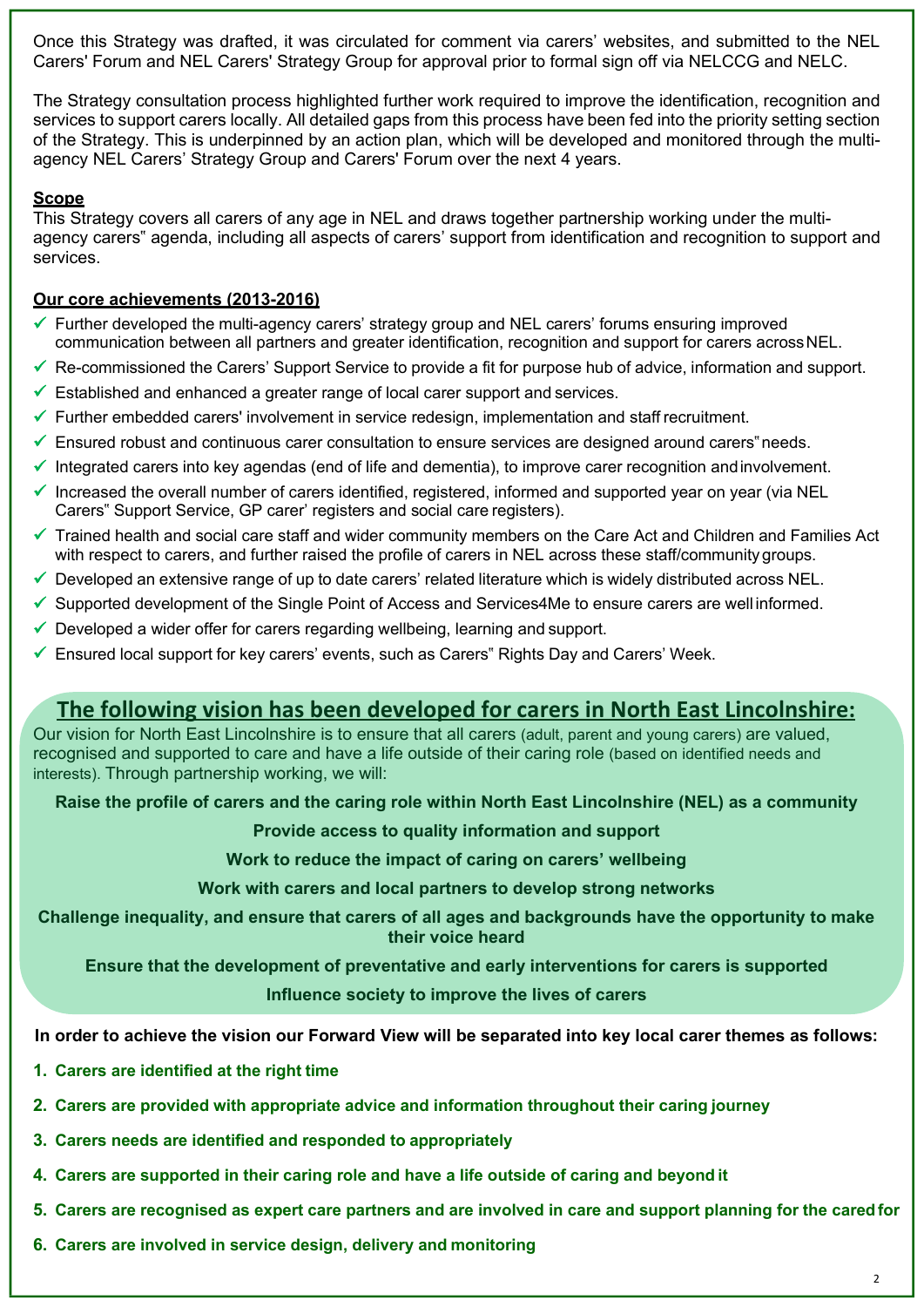# **Priority Setting**

# **Carers are identified at the right time**

# **Gaps identified during consultation**

- $\rightarrow$  Further increase the use of the media and publicity materials to reach and inform hidden carers about the support available - social media, posters and news articles.
- $\rightarrow$  A reduction in the use of the term "carers" is required as this is often a barrier to identification (carers do not see themselves as carers).
- $\rightarrow$  Further improvement in carer identification and provision of support is required at times of crisis for carers of those with life limiting conditions.
- $\rightarrow$  Improved awareness of carer groups is required among professionals (i.e. young, sibling, parent and adult carers).
- $\rightarrow$  Expansion of the identification of young carers in particular is required across the health and social care system.
- $\rightarrow$  Further identification and recognition of all carers, needs and roles as expert care partners by all professionals, especially health and social care.
- $\rightarrow$  Greater awareness of carers is required across the wider NEL community (hairdressers, libraries, police etc.).
- $\rightarrow$  The carer role, issues and available support needs to be a standard part of education for young people.
- $\rightarrow$  Improved carer identification is required for carers of those with substance misuse problems.
- $\rightarrow$  Employers need to further develop their identification of carers and signposting facilities.
- $\rightarrow$  Carers' champions are required in all areas (health, social care, education) to improve carer identification.

#### **Carer Champions** Establish carers' champions across  $NEL - i.e.$  within GP surgeries, hospital, education and local employers where possible. **Areas for Action Carer Identification and Registration** • Increase the number of **Wider Community Awareness** • Ensure all carers identified by any means, or who present themselves, will be informed of their rights as a carer. • Continue to focus on seldom heard groups, in order to identify a greater number of hidden carers, such as males, young adult carers, carers from black, Asian and minority ethnic groups and carers who are lesbian, gay, bisexual or transgender. • Deliver a yearly programme of events relating to the national themes during Carers" Week and Carers" Rights Day to ensure wider recognition and support to carers across the community. • Work with local employers to understand the role of carers, encourage adoption of supportive carer policies and a shift in culture that will help carers to continue working while caring. • Deliver a programme of on-going monthly awareness raising activities within the NEL community to encourage the identification of all carers and promote NEL as a carer friendly community. o carers registered at the NEL Carers' Support Service; o adult carers known to/registered within social care; o parent carers known to/registered with Children's Services;

- o young carers identified via Young Carers' Support Service;
- o all carers registered within Primary Care (GP Carers' Register);
- o all carers identified within Secondary Care.

# **Training and awareness raising**

- Ensure a rolling carer training programme is delivered in domiciliary care, care homes, clinical and care settings which covers the responsibilities of each individual to identify and signpost all carers to support, plus the benefits of doing so.
- Ensure a rolling programme of training/awareness in education (primary, secondary, higher and further education) in NEL regarding the issues facing all carers and staff, including the responsibility to identify, signpost and support carers.
- Develop and deliver a programme of training/awareness across employers in NEL regarding all aspects of the carers' role.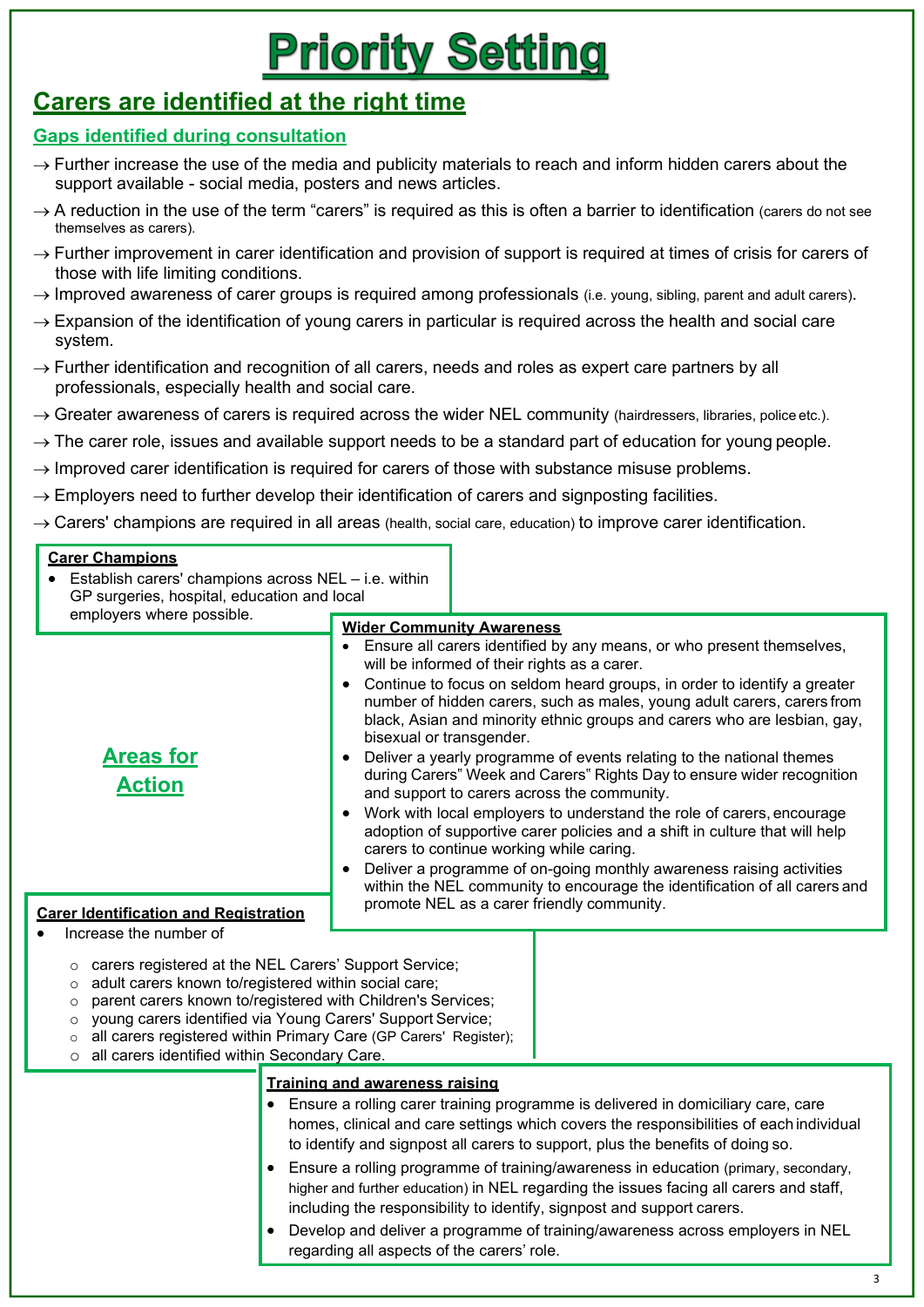# **Carers are provided with appropriate advice and information throughout their caring journey**

# **Gaps identified during consultation**

- $\rightarrow$  Information and advice needs to be more readily available, visible, easier to find and more accessible (i.e. one hub of all carer related information that is constantly updated. Information sessions provided at times to support working carers).
- $\rightarrow$  There needs to be improved information provision on:
	- − specific medical conditions, condition progression and needs of the cared for to ensure the carer appropriately understands the cared for person's needs and what their caring role is likely to entail;
	- − carers" support available at the point of diagnosis/discharge from hospital;
	- − transition between children and adult services.
- $\rightarrow$  The language used in advice and information needs to focus less on "carers" and more about the role of a carer, as not all carers see themselves as "carers".
- $\rightarrow$  Information needs to be more timely.
- $\rightarrow$  Further improved signposting from health care professionals is required to ensure carers have access to appropriate advice and information.
- $\rightarrow$  Greater use of community venues to provide information to carers is required to raise awareness of carers and the support available.
- $\rightarrow$  Further develop the information available on the "carers' needs assessment"– i.e. creation of a specific leaflet that is used across all services.

### **Provision of up to date, accessible and timely advice and information.**

- Continue to develop (where necessary), review and update carer related information; ensure there is a visible and accessible range of quality information for carers through a wide variety of mechanisms and formats to help carers recognise themselves as carers and inform them throughout their caring role.
- Provide clear information on the transition between children and adult services.
- Develop a specific leaflet on carers' needs assessments.
- Research into ways to tailor information to reach and inform hidden carers.
- Explore the potential for the production of a "Carer's Passport" or other document which would easily identify carers and confirm consent to share information with them relating to their cared for person.
- Continue to work in a multi-agency way to deliver on an on-going basis the Carers' Health and Wellbeing Outreach Campaign to ensure carers have access to a wider range of carer related advice and information.
	- Continue to work in partnership across NEL to ensure health and social care organisations and wider community outlets have carer specific information accessible via boards/websites/information areas and within their standard information packs to ensure carer information is visible and accessible across NEL.
	- Ensure health and social care professionals provide relevant specific information/advice on caring and (with consent) information pertaining to the cared for person at all key points in a caring journey.
	- Further develop the NEL Carers' Support Service (CSS) as the single central hub for carers, which summarises carer support/information/advice and links to organisations and their websites, to make it easier for carers to navigate the system.

**Ensure front line staff in a range of settings are kept well informed on carers needs, assessments and how to signpost to appropriate services.**

- Delivery of carers' awareness sessions to professionals and community groups identified across the community, to enable them to provide accurate, timely and appropriate advice and information to carers throughout their caring journey. At least one awareness session per month covering carers, carers' issues, carer rights and the support available.
- Undertake training with GP reception staff as a minimum on an annual basis, to embed carer registration practice in the process of joining the surgery/updating personal details and ensure GP surgery staff are aware of services to signpost carers to. All carers giving consent will be referred to their GP from NEL CSS and vice versa.

# **Areas for Action**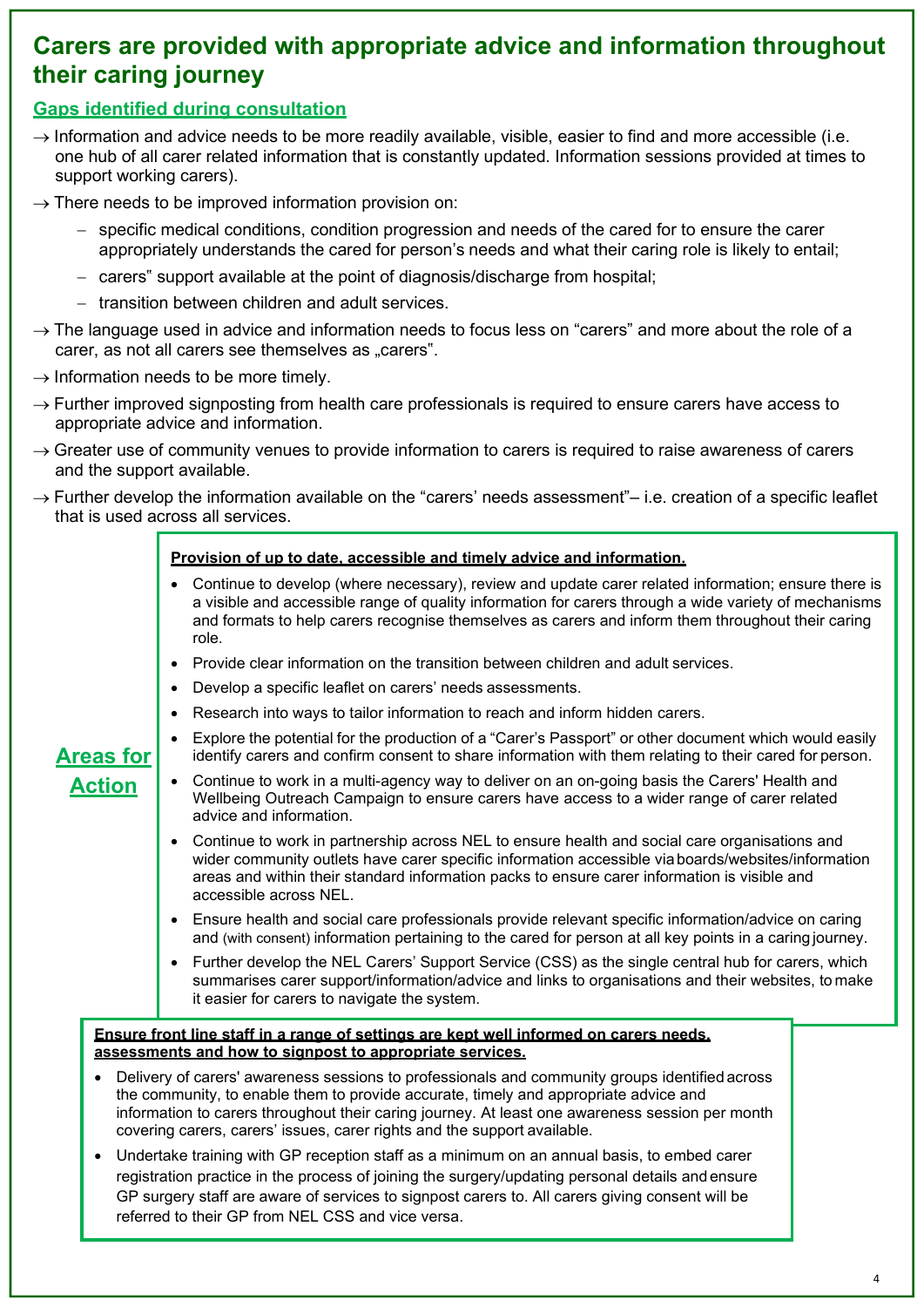# **Carers needs are identified and responded to appropriately**

# **Gaps identified during consultation**

- $\rightarrow$  Health and wider community care professionals need a greater understanding of carers to ensure carers' needs are identified and responded to.
- $\rightarrow$  Greater consistency in quality of practice is required during carers' needs assessments.
- $\rightarrow$  Continued improvement is required in response to the needs of the carers, when the cared for person's level of services/support has been reduced.
- $\rightarrow$  Equal attention is needed when identifying and responding to the carers' needs and those of the cared for.
- $\rightarrow$  Further embed recognition and appreciation of "all carers needs" when the carer is caring for more than one person, particularly where this crosses two organisations e.g. social care and mental health services.
- $\rightarrow$  Continued awareness/identification of carers' needs at the point of applying for Carers Allowance/other benefits to ensure appropriate signposting to respond to those needs accordingly.
- $\rightarrow$  Referring to carer "needs" can be off putting as it suggests that the carer isn't coping/ managing.

# **Carers' needs are identified**

- Ensure health and wider community care professionals have an improved understanding of carers and carers' issues to ensure carers' needs are identified.
- Ensure greater partnership working with wider agencies.
- Ensure greater awareness and identification of the full suite of carers' needs whenthe carer is caring for more than one person.
- Develop proactive support mechanisms to enable carers to plan for their post caring needs.

# **Carers' needs are accessed where appropriate**

- Ensure carers who present with an appearance of need are offered a carer's/combinedneeds assessment.
- Ensure 100% of assessed adult carers have an initial 6 week review.
- Ensure 100% of assessed adult carers needs are appropriately reviewed on an on-going basis and at least annually.
- Ensure parent carers" needs are identified, assessed and reviewed where appropriate.
- Ensure young carers" needs are identified, assessed and reviewed where appropriate.
- Work to ensure greater consistency in quality of practice in the delivery of carers" assessments.
- Ensure carers crisis/emergency planning is a key part of the carers" needs assessment.

# **Carers are supported in their caring role and have a life outside of caring and beyond it**

# **Gaps identified during consultation**

# **Carers' support**

- $\rightarrow$  Greater professional support within the family is required to remove the stigma of carers accessing support.
- $\rightarrow$  Continue to expand the availability of carers' support outside of working hours to support working carers.
- $\rightarrow$  Further embed a consistent offer of vital emotional support to carers, whether this is early support in adjusting to the caring role, support with feelings regarding a specific cared for person's condition, support to maintain family relationships (e.g. parent with a non-cared for child), after or during the bereavement process or support to enable the carer to admit a need for help.
- $\rightarrow$  Greater continuity and flexibility of support is needed during periods of transition and crisis.
- $\rightarrow$  A resource, such as a "carer time bank" needs to be developed to counteract a decreasing social circle, improve social interaction and provide carers with an opportunity to share/learn skills.
- $\rightarrow$  Further development of "friendship groups" led by carers is required to promote social interaction and friendships.
- $\rightarrow$  Continued improvement in support for carers whose cared for person has lost/seen a reduction in services, or where financial contribution to service costs have increased.
- $\rightarrow$  Improved support is required after bereavement.
- $\rightarrow$  A broader awareness of carer specific issues is required among professionals (i.e. carers' health and wellbeing, the need for flexible appointments/dedicated support and breaks at specific times throughout the caring journey).

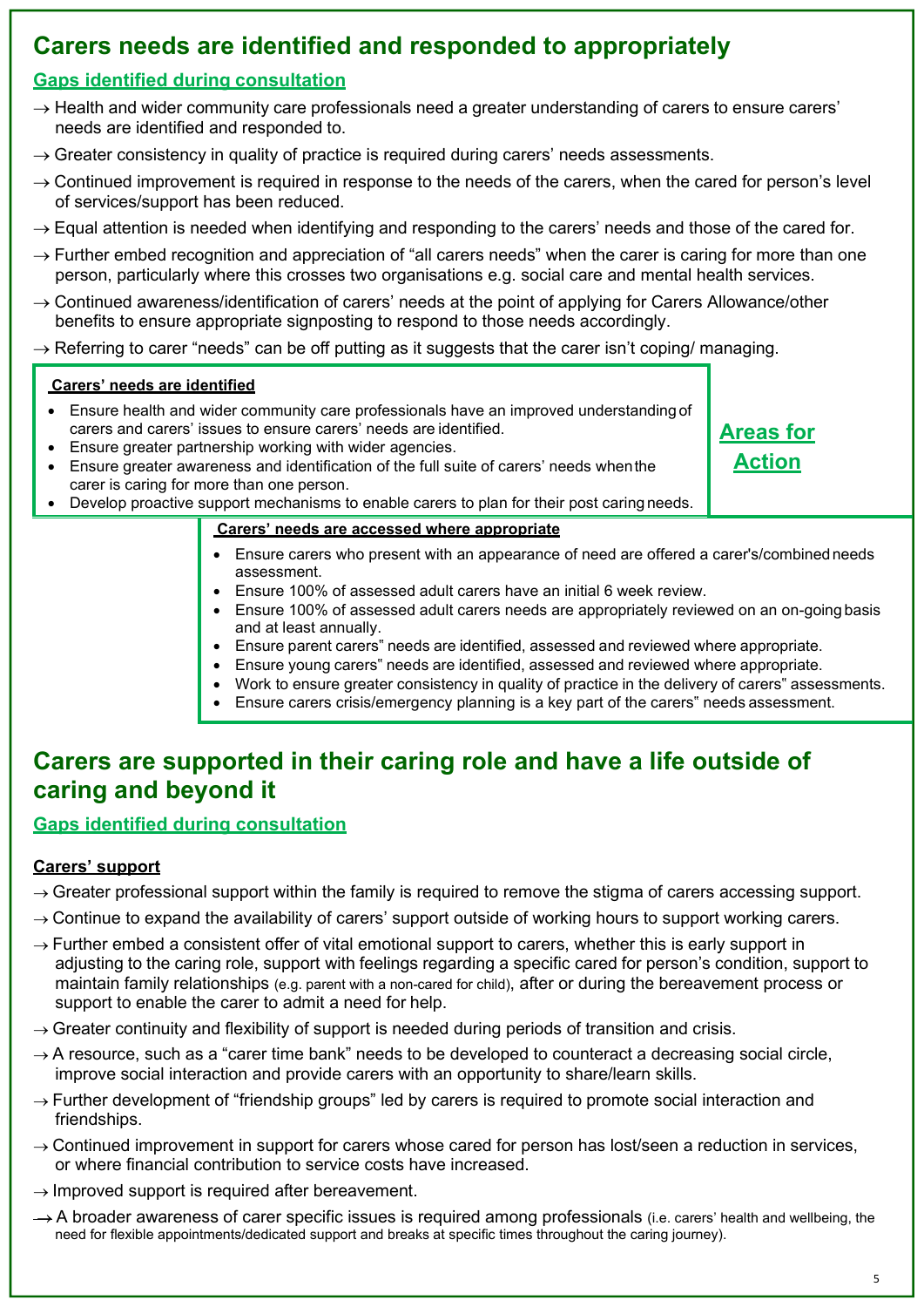# **Carers' breaks**

- $\rightarrow$  The process to access respite needs to be streamlined and improved to ensure speed of access and reduce carer related anxiety/stress; respite contributions are also too costly.
- $\rightarrow$  The process to access sitting services needs to be improved to ensure consistency of access and charging (dependent on whether the service is deemed for the cared for person/carer).
- $\rightarrow$  Improved delivery of carers' breaks services is required.
- $\rightarrow$  Respite, sitting services and childcare services need to be offered by those with appropriate skills/knowledge of conditions (e.g. physical disabilities).
- $\rightarrow$  Services need to be more reliable and responsive, for example in emergencies.
- $\rightarrow$  Development of a dedicated sitter service would be beneficial so that carers can attend carers' support services or time limited/one off activities.
- $\rightarrow$  Increased flexibility and reliability is required in carers' breaks services to accommodate working carers.

# **Carers' health**

- $\rightarrow$  Greater recognition from professionals is required of carers' health, in particular relating to their caring role.
- $\rightarrow$  Further improvement in the recognition of the carer is required during health appointments for the cared for person, i.e. improved identification of the carer and signposting to support and services.

# **Support for young carers**

- $\rightarrow$  Greater awareness, acknowledgement and flexibility is required in schools to allow young carers to concurrently manage specific issues relating to caring (sleep deprivation/time constraints/bullying) and their education.
- $\rightarrow$  Further development of the offer of support is required for young carers of a disabled sibling.
- $\rightarrow$  Further development of the offer of support from Children's Services is needed for parent and young carers (i.e. support with working options, sleep solutions, health concerns, family relationship awareness, young buddies, etc.).

# **Employment, education and training**

- $\rightarrow$  Greater information provision and support is needed for carers to remain in or return to work. Further work is needed with employers to highlight the needs and benefits of a carer workforce.
- $\rightarrow$  A greater range of carers" support/breaks to ensure carers can combine work with caring.

# **Financial**

 $\rightarrow$  Greater range of financial support options for carers is required to ensure carers do not end up in poverty.

# **Carers' Support**

- Work to develop professional support for carers to remove the stigma within families of carers accessing support.
- Work to ensure greater availability and flexibility of all carers' support.
- Ensure appropriate support is available for carers whose cared for person has lost/seen a reduction in services.
- Look to develop a programme for carers to support each other, such as time banking, via a variety of mechanisms.
- Further increase the numbers of carers accessing universal carers' support services.
- Explore the transport options available to carers in NEL to access services and ensure information on transportis available to carers.
- Develop training on carer personal safety in the caring role.
- Further improve and develop pre and post bereavement support for carers.
- Support carers and former carers to access a variety of volunteering opportunities.

## **Carers' Breaks**

- Streamline and improve the process to access carers' breaks (consistency of access/charging) for those with assessed needs to reduce carer related anxiety/stress.
- Work with carers' breaks services to ensure there is greater flexibility and reliability in service provision.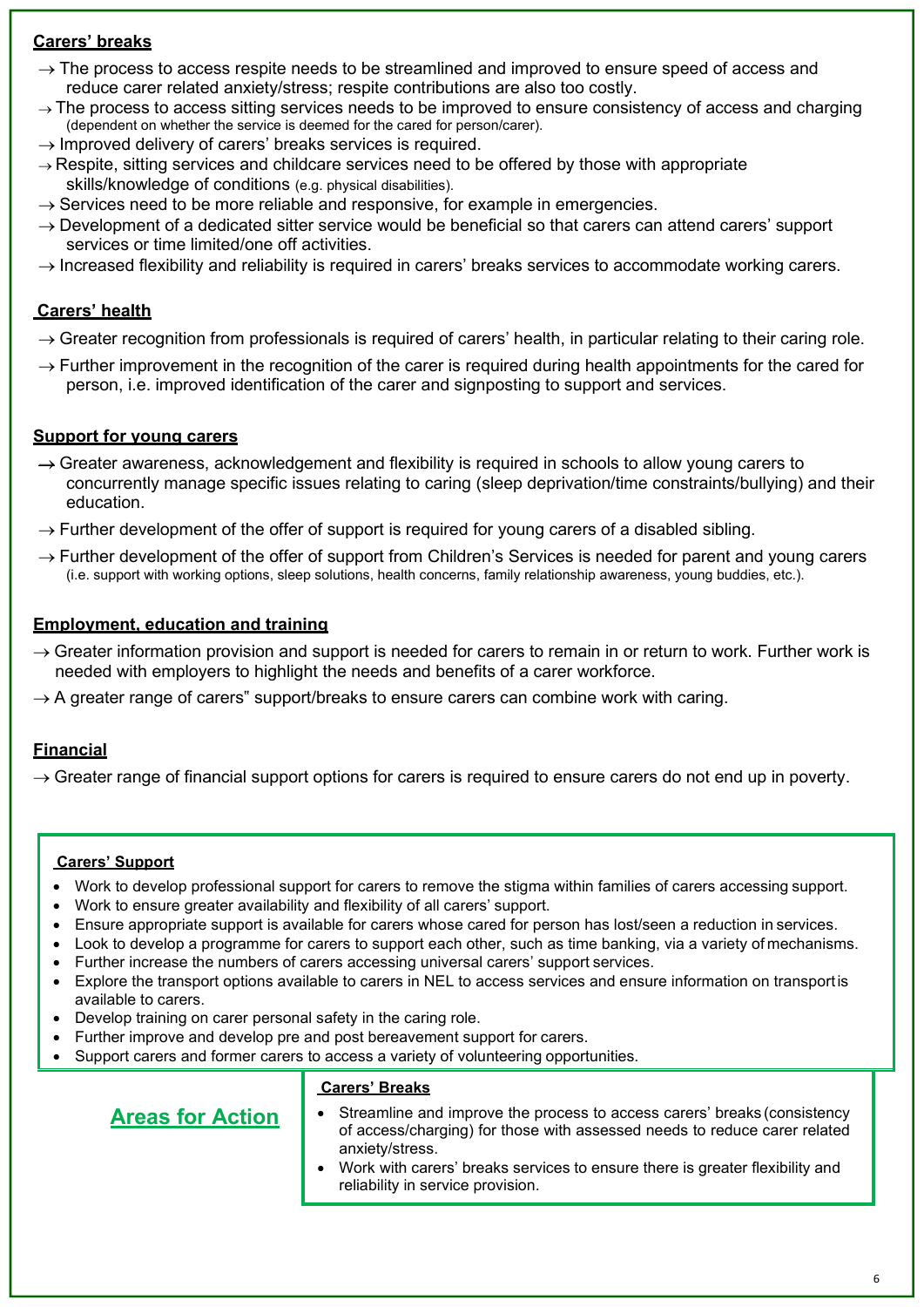#### **Young Carers**

- Raise the profile of young carers and their specific issues (sleep deprivation/ time constraints/ bullying), and ensure greater awareness and flexibility in schools to support young carers in managing caring alongside theireducation.
- Develop support groups for young carers who have a sibling with a disability/additional needs.
- Ensure a greater range and volume of young carer support i.e. activities/skills sessions/residentials.

# **Areas for Action**

- **Carers; Health**
- Develop more flexible health arrangements for carers (e.g. flexible appointments, carer health drop-in clinics, yearly health checks, etc.).
- Work to further raise the profile of carers amongst health care colleagues to ensure carers are appropriately supported.

### **Work, Education and Training**

- Support local employers to identify carers, understand their needs and highlight the benefit of a carer friendly workforce. In doing so, encourage employers to develop protocols for supporting carers in their workplace (e.g. flexible working).
- Improve the information provision and support to carers to get back into training/work during or after caring, including the promotion of flexible working for carers.

#### **Financial**

• Ensure carers are supported to gain access to all of the benefits they are entitled to, to reduce carer poverty wherever possible.

#### **Housing**

• Ensure on-going support to help carers' access good housing support and services, (including housing options, equipment and adaptation services and telecare) to support the carer and cared for to remain in their own home.

# **Carers are recognised as expert care partners and are involved in care and support planning for the cared for**

#### **Gaps identified during consultation**

- $\rightarrow$  Wider recognition is required by health and care professionals of carers as expert care partners in the condition of their cared for person.
- $\rightarrow$  Greater inclusion of carers must be ensured when the cared for person's situation changes e.g. discharge from hospital, going into residential care, at key life transitions and in emergency situations.
- $\rightarrow$  A simple and clear process needs to exist to ensure consent/confidentiality protocols are not a barrier to carer inclusion, i.e. for carers to easily be involved in care and support planning for the cared for.
- $\rightarrow$  Increased involvement of carers is required as expert partners, particularly where there are difficult family/caring relationships.

#### **Ensure appropriate training/awareness raising to support the recognition of carers as expert care partners**

- Ensure that 'carers as expert care partners' is included in any awareness raising ortraining provided on carer related topics in NEL.
- Work on promoting carers as expert care partners across all health and social care.
- Continue to support carers to assist with/deliver training to professionals and other carers so they can pass on their experience, knowledge and skills.

#### **Ensure carer involvement throughout the carer's and cared for person's care and support journey**

- Ensure carers are fully involved and supported to highlight their ability and willingness to continue to provide care to the cared for person (no assumptions to be made on what they will provide).
- Ensure that confidentiality/information sharing policies do not exclude carers fromrelevant information pertaining to the cared for person (subject to consent).
- Ensure greater inclusion of carers when the cared for person's situation changes/ during periods of transition to ensure their voice is heard e.g. discharge from hospital, going into residential care, at key life transitions and in emergency situations.

**Areas for Action**